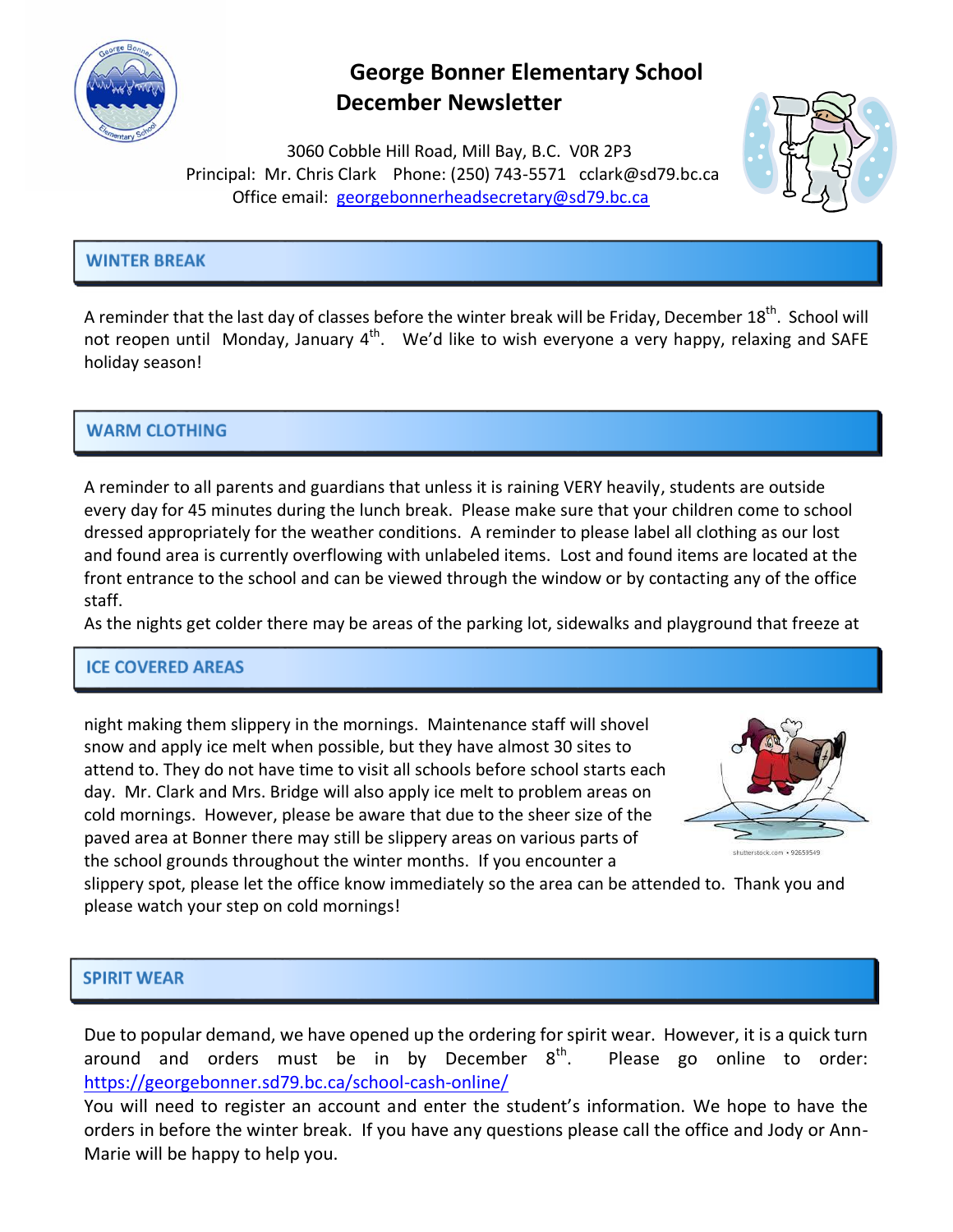#### **KINDERGARTEN REGISTRATIONS**

Dates for Kindergarten registration for the 2021-2022 school year will take place as shown below.

French Immersion and Mill Bay Nature School: January 18-22, 2021 Catchment schools: January 25-29, 2021.

The process will be similar to last year. Details can be found at <https://sd79.bc.ca/parents/kindergarten-registration/> The School District continues to look at options to help make student drop off and pick up as safe as

**STUDENT SAFETY** 

possible. A reminder to all parents the speed limit in front of the school is **30 km/h** from 8:00 am until 5:00 pm. We also ask parents to be patient during pick up and drop off times and please obey all school signage. When in the parking lot please be mindful of children walking between and behind vehicles, especially if your windows are fogged up.

#### **INCLEMENT WEATHER**

If the Superintendent needs to officially close one or more schools for the day due to inclement weather, these closures will be reported on The Q! (100.d FM), The Zone (91.3 FM), JUICE FM (89.7), CBC FM (90.5), CFAX FM (1070) and CTV VI News by 6:00 am. Notification on the School District #79 website [https://sd79.bc.ca/winter-weather-information-for-2019-20/\)](https://sd79.bc.ca/winter-weather-information-for-2019-20/), Facebook page [\(https://www.facebook.com/CowichanSchools/,](https://www.facebook.com/CowichanSchools/) and Twitter account [\(https://twitter.com/cowichanschools\)](https://twitter.com/cowichanschools) will occur as soon as possible. Typically, schools are only closed when it is unsafe for school buses to travel on the roads or if there has been an extended power failure causing the schools to become too cold.

#### **MOVEMBER**

Last month Mr. Burgess organized "Movember" activities for staff and students. Students could purchase sticky mustaches, or create their own, then have their picture taken and posted on the Bonner digital signage. Some of the Male staff members also grew mustaches to raise money. In total \$780 was raised for men's health. Thank you to Mr. Burgess for organizing and thank you to all students and staff who participated.



Mrs. Baxendale is currently working on a variety of holiday songs and activities with all classes in the school. Her plan is to record each class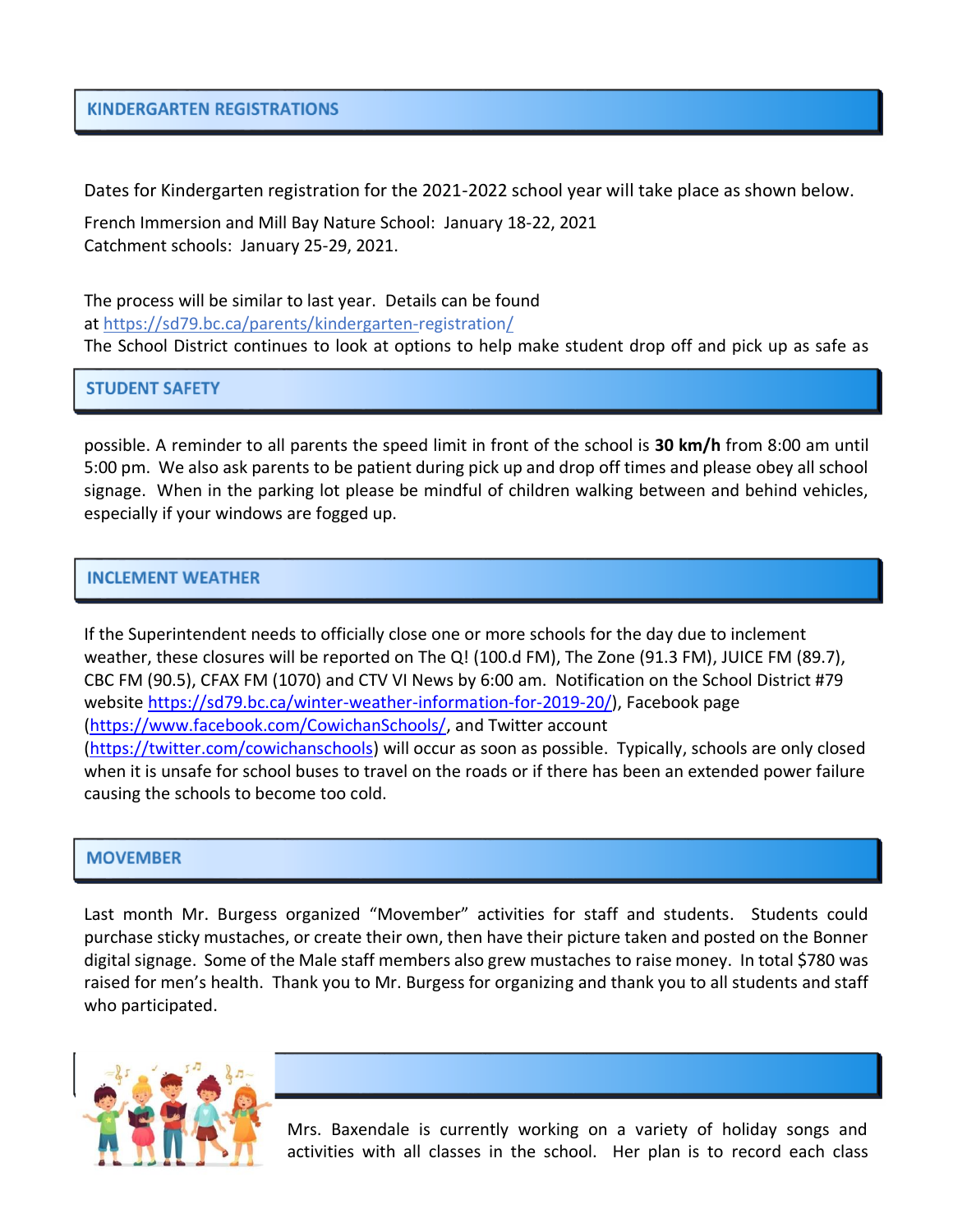performance then send links out to the parents. If the technology cooperates you should get an email to watch your child's class before school closes for the break.

#### **NEWS FROM THE LIBRARY**

Good news from the library. Students are now able to sign out books on line and Mr. Boan-Mitchell is delivering them to the classrooms. Mr. Boan- Mitchell has also been conducting virtual library sessions with all classes which include reading stories to students as well as instructional components. The district has developed a plan to correct the data as we transfer from the L4U operating system to the Follet system and we will have all titles available for sign out as soon as possible. Thanks to all for your patience and keep on reading!

#### **BONNER FOOD DRIVE**

Each year in December, George Bonner Elementary collects items for local families in need. This year the need is greater than ever. Any contributions are greatly appreciated! Simply send a non-perishable food item to school with your child any time before December 18<sup>th</sup>. The donation box will be located near the office. Thank you in advance for helping to make the holidays a little brighter for local families.

#### **ISLAND HEALTH INFORMATION**

island health

Please click on the link for a message from Island Health about hand washing: **[Handwashing for Health](../../VIHA%20Newsletter%20inserts/Handwashing%20for%20Health.docx)**